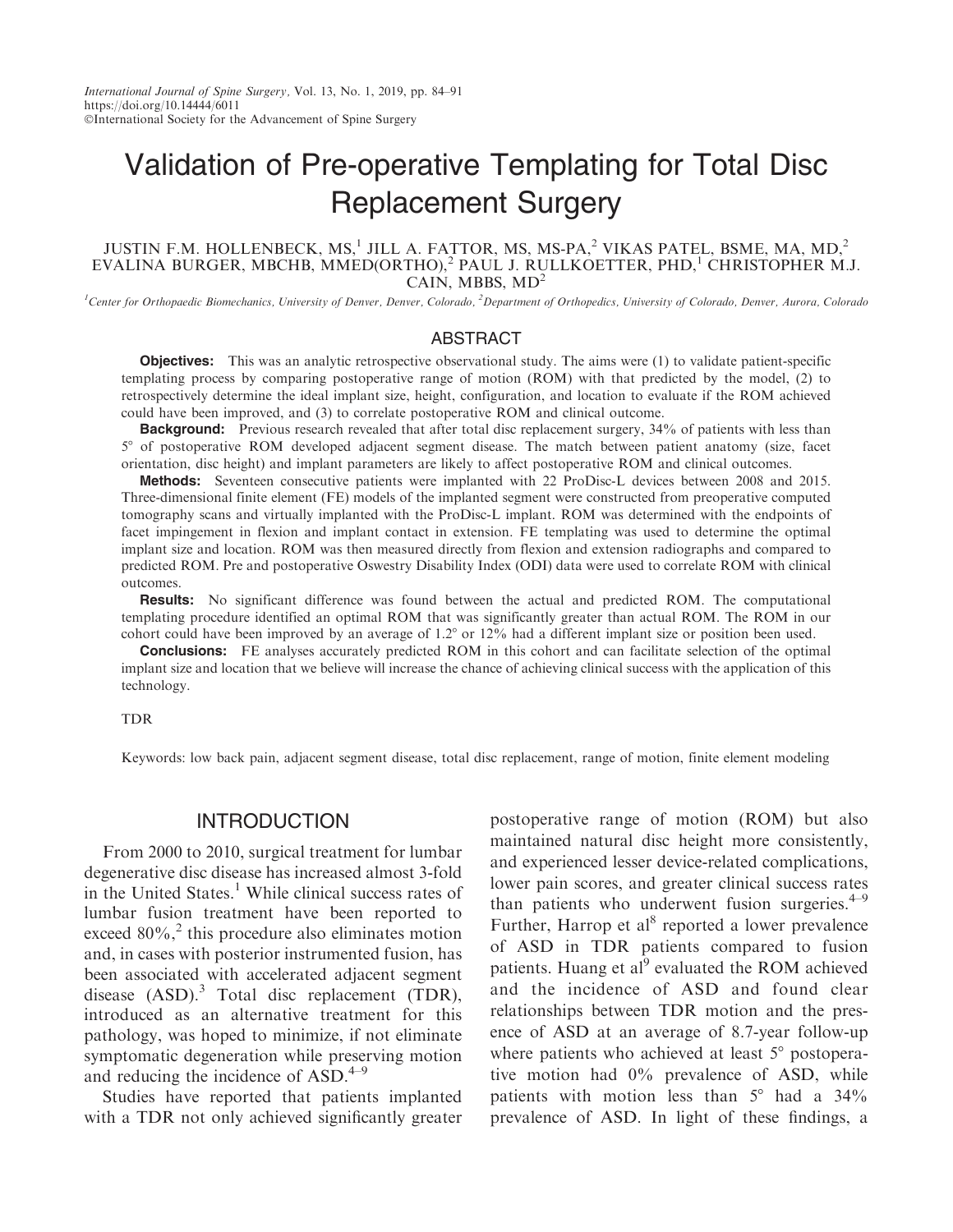Table 1. Age, weight, height, and body mass index (BMI) statistics differentiated by gender for 22 implanted levels mean  $\pm$  standard deviation (range).

|         | Age                      | Weight (lb)                | Height (in)              | BMI                    |  |
|---------|--------------------------|----------------------------|--------------------------|------------------------|--|
| Males   | $36.3 \pm 6.7 (24 - 50)$ | $190.6 \pm 37.5$ (147-257) | $69.4 \pm 3.1$ (65-74)   | $27.6 \pm 3.4$ (23-33) |  |
| Females | $34.5 \pm 6.9$ (21-40)   | $173.0 \pm 62.0$ (125–280) | $65.6 \pm 3.1 (63 - 69)$ | $27.7 \pm 7.6$ (22-41) |  |
| Total   | $35.8 \pm 6.6$ (21-50)   | $185.9 \pm 44.0$ (125–280) | $68.3 \pm 3.5(63 - 74)$  | $27.6 \pm 4.6$ (22-41) |  |

surgical goal is to select and place the implant in a position that will achieve at least 5° ROM.

As the range of implants and their geometries are limited, key anatomical variables such as vertebra size, disc height, and facet orientation influence the compatibility of any particular implant with a patient who is under consideration for TDR treatment. Clinicians utilize preoperative radiographic overlay templates, intraoperative radiographs, and implant trials to choose an implant that maximizes footprint coverage to reduce the risk of subsidence, conforms to the natural lordosis of the lumbar spine, and restores the disc height of the operative level. However, these processes do not ensure the implant mechanics will match the patient's anatomy.

Accurate preoperative templating to evaluate the compatibility of the anatomical features of a degenerate lumbar motion segment with the biomechanical parameters of the implant may increase the likelihood of achieving a successful outcome. With this aim in mind we have developed a patientspecific, preoperative templating method using finite element (FE) methods. The objectives of this study were (1) to validate the templating method by comparing the model-predicted ROM with ROM measured from actual postoperative lateral radiographs, (2) to retrospectively determine the ideal implant size, height, configuration, and location to evaluate if the ROM achieved could have been improved, and (3) to evaluate the clinical outcomes relative to the ROM achieved.

# MATERIALS AND METHODS

Seventeen patients, 11 males and 6 females with an average age of 36 years ranging from 21 to 50 (Table 1), were implanted with 22 ProDisc-L TDRs at L4-L5 and or L5-S1 between 2008 and 2015. Single-level surgery was performed on 12 patients, and 2-level surgery on 5 patients. All patients were instructed to restrict bending, twisting, and lifting more than 10 pounds for the first 6 weeks, after which restrictions were lifted and patients were encouraged to increase activity as tolerated.

Computer-aided design models of the 4 ProDisc-L implants were obtained ( $6^{\circ}$  medium,  $6^{\circ}$  large,  $11^{\circ}$ medium, 11° large) from Synthes (West Chester, Pennsylvania) prior to their acquisition by Johnson & Johnson (Figure 1). The device is composed of 2 metal endplates that are stabilized in the midline of the superior and inferior vertebral endplates and a polyethylene inlay that snap-locks into the inferior endplate and articulates with the superior endplate. While this arrangement approximates the axis of rotation of a natural disc, this implant has a fixed center of rotation, whereas the natural segment's axis of rotation is not fixed but moves in flexion, extension,<sup>10,11</sup> and lateral bending.<sup>12</sup>

Standing flexion, extension, and neutral radiographs of all segments were obtained at the 6-week follow-up, and again 3, 6, and 12 months after surgery (Figure 2). All patients had radiographs, including flexion and extension films performed 6 weeks postsurgery that were available for analysis. Incomplete sets of radiographs were available at 3, 6, and 12 months postsurgery. For this reason, and to eliminate any extraneous, temporal variables, only radiographs performed at 6-week follow up were evaluated. At this stage, patients had recovered from surgery and they had resumed normal activity. Clinical outcome was measured using number rating scale (NRS) and the Oswestry Disability Index (ODI). Pearson correlation coefficients were computed between the measured ROM and the ODI scores reported at 6 weeks follow-up. The postop-



Figure 1. Second generation ProDisc-L total disc replacement device is based on a ball-and-socket concept. The design consists of a superior endplate with a central keel, a high modulus polyethylene inlay, and an inferior endplate with central keel.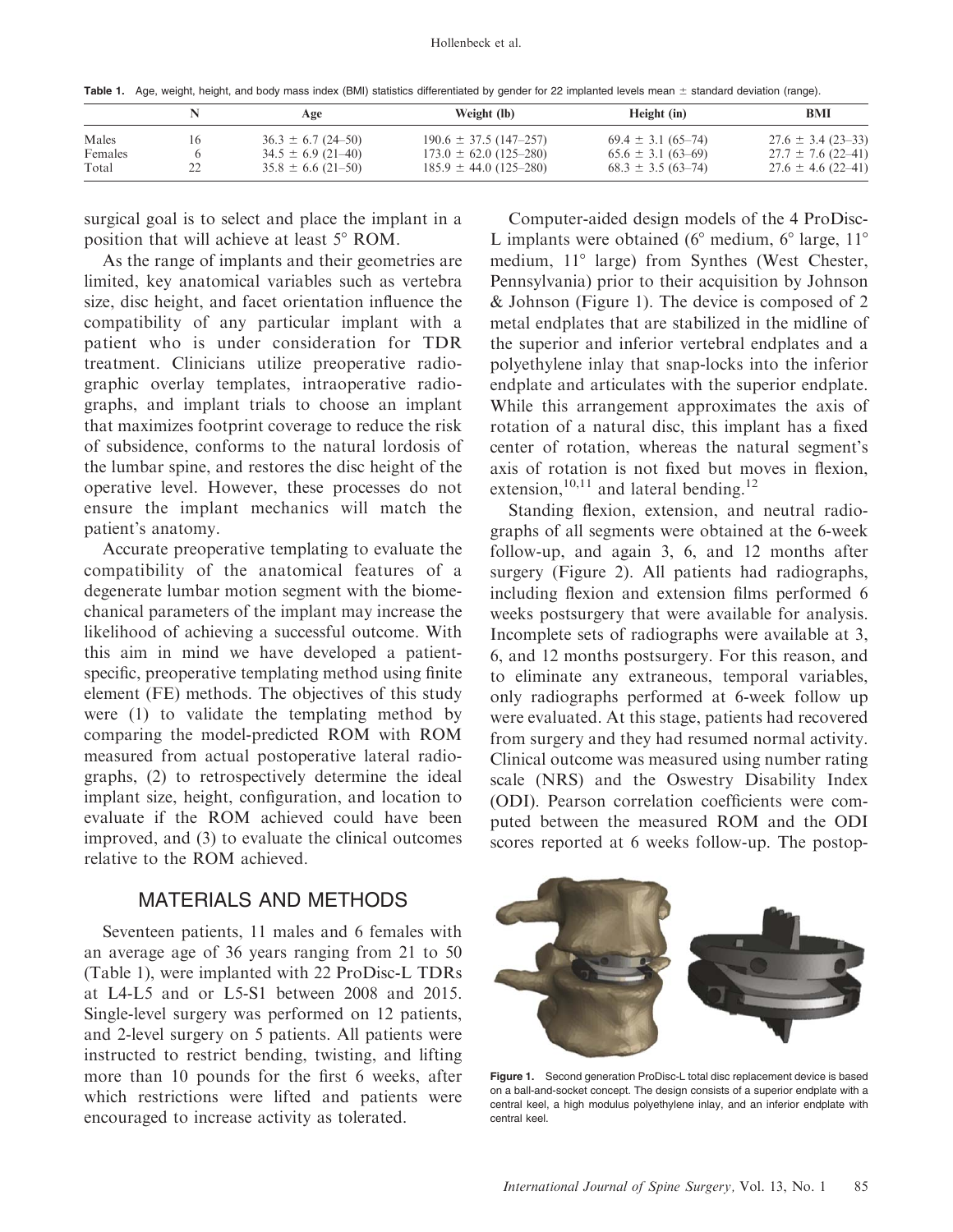

Figure 2. Postoperative follow-up examination at 6 weeks. Standing, lateral radiographs in extension (left) and flexion (right).

erative ROM of the operative level was calculated as the difference between the angular position of the superior endplate in flexion and its angular position in extension as measured from the standing radiographs (Figure 3). This method to calculate postoperative ROM was verified using the technique outlined in Lim et al, $^{13}$  which measured segmental ROM as the change in angle of radiographic landmarks on the TDR implant from flexion to extension. The overlay and the Lim technique were compared using a paired t-test.

Three-dimensional FE models of each instrumented segment were created. Vertebral geometries were extracted from preoperative computed tomographic (CT) scans (Figure 4), usually obtained in conjunction with lumbar discography, using Scan IP



Figure 3. Three-dimensional model overlay with flexion and extension x-ray images. Change in angle measured from resulting 3D model.



Figure 4. Three-dimensional finite element model aligned to its loaded neutral configuration, includes vertebral bodies, implant in neutral position, lateral annulus, and major elements (left). The rigid body reference node of the superior vertebra (black circle) is located at the center of rotation of the superior vertebra and superior endplate of the implant (right).

(Simpleware, Exeter, UK) and discretized into rigid, tetrahedral elements using Hypermesh (Altair, Troy, Michigan). The average CT image pixel size was 0.31 mm, and the average slice thickness was 1 mm. Rigid, tetrahedral elements modeled the components of the implant, and a perfect bond was assumed between the implant endplates and their adjacent vertebra. A ProDisc-L TDR anterior approach and mobilization of the segment was simulated by removal of the anterior and posterior annulus fibrosus (AF), the entire nucleus pulposus, and the posterior longitudinal ligament. The lateral regions of the AF remained intact and were represented by deformable, first-order, hexahedral elements. A hyperelastic, anisotropic material with circumferential fiber orientation was assigned to the lateral AF. A perfect bond was assumed between the AF and the adjacent vertebrae. Five major ligaments and capsular structures including the supraspinous, interspinous, and intertransverse ligaments, the facet capsule and the ligamentum flavum were represented as 2-noded, nonlinear connector elements. The anterior longitudinal ligament was not included in the model. A pressure-overclosure relationship of 10.0, which was based on prior computational efficiency studies,<sup>14</sup> was established between the vertebrae, the superior endplate, and the inferior endplate. The inferior vertebral body was fixed in all degrees of freedom at its rigid body reference node.

To simulate flexion and extension, pure moments were applied to the superior vertebra, which ensured articulation between the concave surface of the superior endplate of the implant and the dome of the inlay. In flexion, as the superior endplate rotated around the inlay, the superior vertebra translated anteriorly relative to the inferior vertebra until facet contact occurred. In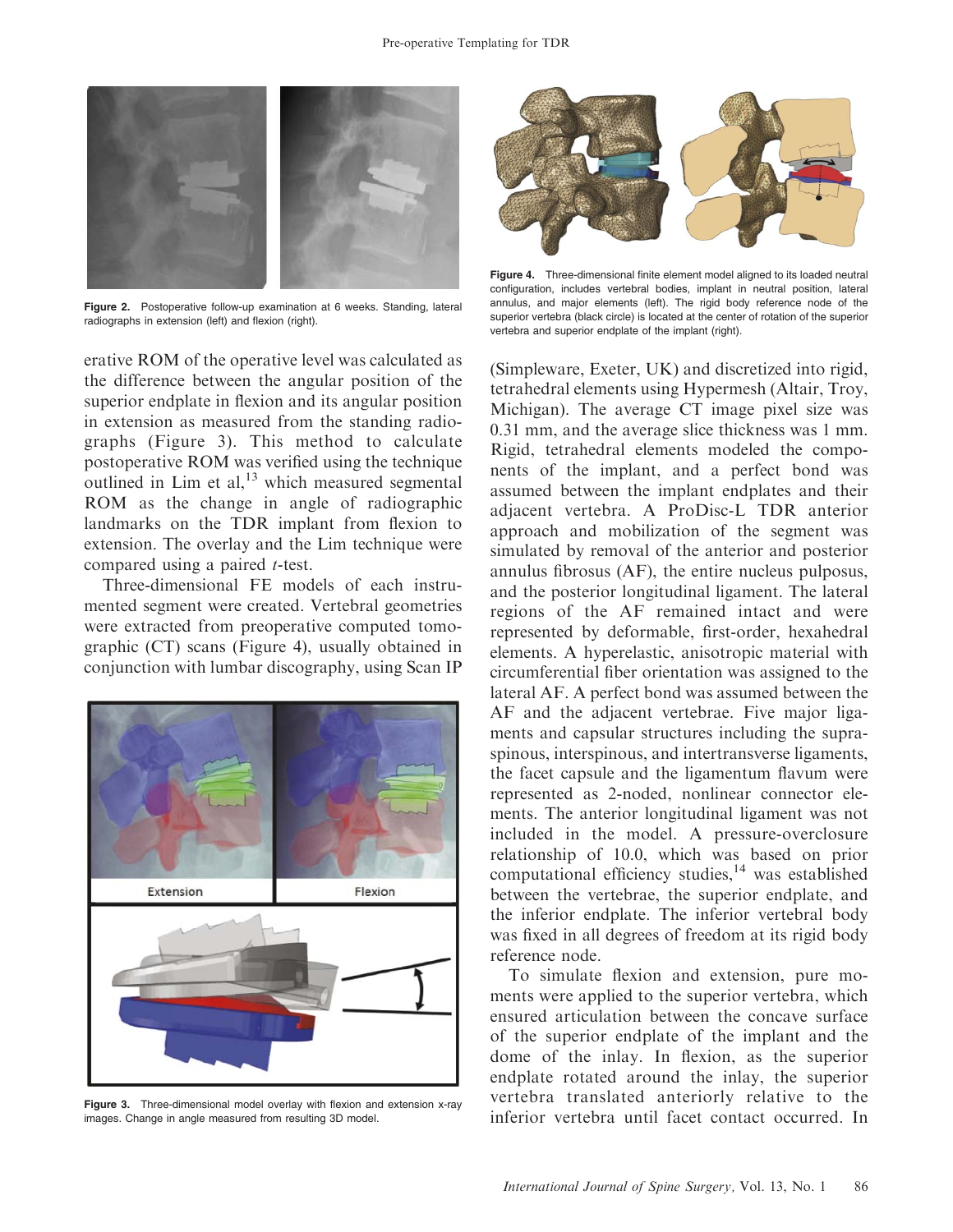

Figure 5. Range of motion evaluation from the templating procedure is typically limited by facet impingement in flexion (above) and implant impingement in extension (below).

extension, the superior vertebra translates posteriorly until the superior and inferior endplates of the implant made contact (Figure 5). Total ROM was calculated by adding the ROM in flexion to that in extension. Initial positions of the vertebrae and the implant components of the model were manually aligned to positions observed in the standing, neutral lateral radiograph using a custom MAT-LAB script (MathWorks, Natick, Massachusetts), and ROM was calculated in this position. The model was validated by comparing predicted ROM to postoperative ROM in extension, flexion, and the total ROM using a paired  $t$ -test.

The templating method enables preoperatively determination of the ideal location and configuration of the implant to optimize postoperative ROM. To demonstrate the efficacy of this method, the ideal location and configuration of the implant was retrospectively determined for the current sample by assessing ROM of the motion segment with the implant placed so that the posterior aspect of the inferior implant endplate was at the posterior margin of the inferior vertebra. Both the superior and inferior implants were then moved anteriorly in 0.5-mm increments, reassessing the ROM achieved in each location. This process was repeated for each of the sizes and angles available, which enabled the identification of the ideal implant configuration and optimal location to maximize the ROM that could potentially be



Figure 6. Comparison of actual, predicted, and optimal range of motion (ROM) in flexion (right) and extension (left) for patient cohort. Increased risk of adjacent segment disease can occur if postoperative ROM of at least  $5^\circ$  is not achieved. indicated here by the region within the dotted lines.

achieved based on vertebral size and facet orientation. The optimal ROM was then compared to the postoperative ROM achieved using a paired  $t$ test.

## RESULTS

No significant difference in calculating ROM was evident between the image overlay technique and the measurement method introduced by  $\text{Lim}$  et al<sup>13</sup>  $(P = .32)$  Thus, data obtained via the overlay method are presented here (Figure 6).

Model ROM data at the actual implant position were acquired for extension, flexion, and total ROM from the previously described templating procedure. The measured and calculated ROM in flexion, extension, and total motion are summarized in Table 2. No significant difference was evident between the postoperative ROM measured from radiographs and ROM calculated using the model in flexion ( $P = .48$ ), in extension ( $P = .26$ ), and total ROM  $(P = .30)$ .

Optimal implant size and placement was determined via the templating method described above for all 22 implanted segments, with the resulting maximum ROM calculated to be significantly greater than the actual ROM ( $P = .0005$ ) (Table 2). Greater ROM could have been achieved in 19 of the 22 segments (86%) had the implant been placed in the ideal location or had a different implant been selected and placed in the ideal location. In 8 of 22 levels, ROM could have been improved by more than 15%. While greater total ROM could have been achieved in the majority of implanted seg-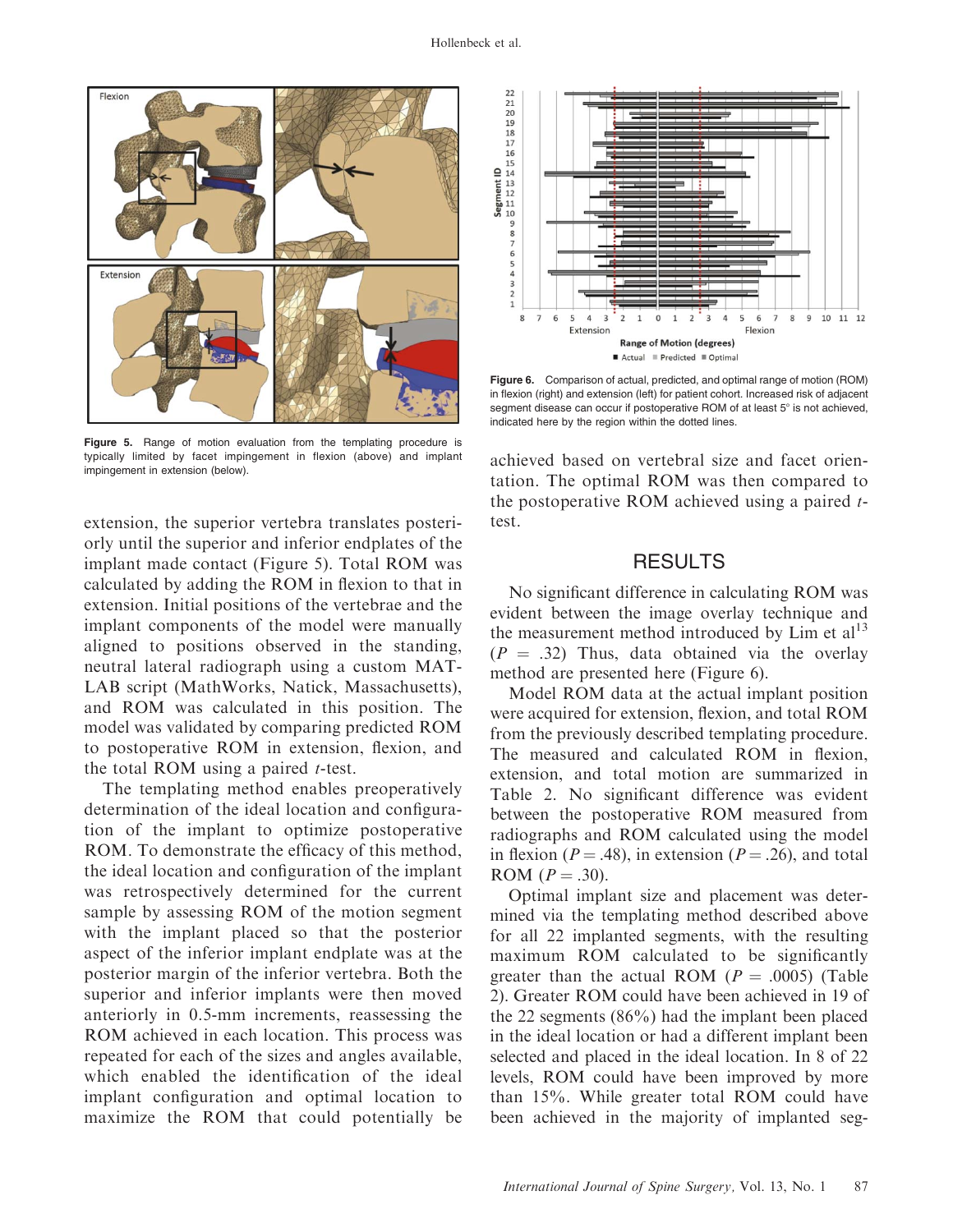Table 2. Comparison of actual (ACT), predicted (PRED), and optimal (OPT) range of motion (ROM) data for flexion, extension, and total ROM showing the mean and standard deviation (SD) for the 22 implanted levels. Comparisons of actual versus predicted ROM revealed no significant difference ( $P = .26-.48$ ), and a significant difference was identified between predicted and optimal ROM ( $P = .003-.008$ ). Bolded values indicate instrumented levels that could have achieved over 1° greater total ROM had a preoperative templating process been utilized. Italic indicates the instrumented level that would have achieved less than 5° of motion even with the optimal implant in the ideal location.

| ID                       | <b>Extension</b> |             |            | <b>Flexion</b> |             |            | <b>Total</b> |             |            |
|--------------------------|------------------|-------------|------------|----------------|-------------|------------|--------------|-------------|------------|
|                          | <b>ACT</b>       | <b>PRED</b> | <b>OPT</b> | <b>ACT</b>     | <b>PRED</b> | <b>OPT</b> | <b>ACT</b>   | <b>PRED</b> | <b>OPT</b> |
|                          | 2.3              | 2.7         | 2.8        | 3.0            | 3.4         | 3.5        | 5.3          | 6.1         | 6.3        |
| $\overline{c}$           | 4.3              | 4.3         | 4.7        | 6.0            | 5.3         | 5.9        | 10.3         | 9.6         | 10.6       |
| $\overline{3}$           | 2.5              | 1.9         | 1.9        | 2.0            | 2.8         | 6.0        | 4.5          | 4.7         | 7.9        |
| $\overline{\mathcal{L}}$ | 3.0              | 6.3         | 6.5        | 8.5            | 6.1         | 6.1        | 11.5         | 12.4        | 12.6       |
| 5                        | 3.5              | 2.8         | 2.8        | 4.3            | 6.5         | 6.5        | 7.8          | 9.3         | 9.3        |
| 6                        | 3.8              | 3.0         | 5.9        | 7.0            | 8.4         | 9.1        | 10.8         | 11.4        | 15.0       |
| 7                        | 3.5              | 2.1         | 2.1        | 3.5            | 6.8         | 6.9        | 7.0          | 8.9         | 9.0        |
| 8                        | 2.5              | 2.0         | 2.0        | 7.3            | 6.6         | 7.9        | 9.8          | 8.6         | 9.9        |
| 9                        | 3.5              | 3.2         | 6.6        | 5.3            | 4.4         | 5.5        | 8.8          | 7.6         | 12.0       |
| 10                       | 3.5              | 3.7         | 4.3        | 4.5            | 2.9         | 4.7        | 8.0          | 6.6         | 9.0        |
| 11                       | 2.0              | 2.8         | 2.8        | 3.0            | 3.0         | 3.2        | 5.0          | 5.8         | 6.0        |
| 12                       | 4.0              | 3.4         | 3.4        | 4.0            | 3.5         | 3.9        | 8.0          | 6.9         | 7.3        |
| 13                       | 2.3              | 1.3         | 2.9        | 1.0            | 1.5         | 1.5        | 3.3          | 2.8         | 4.3        |
| 14                       | 5.0              | 6.7         | 6.7        | 5.5            | 5.2         | 5.2        | 10.5         | 11.9        | 11.9       |
| 15                       | 3.8              | 3.6         | 3.6        | 4.0            | 3.2         | 3.2        | 7.8          | 6.8         | 6.8        |
| 16                       | 2.8              | 3.0         | 3.0        | 5.8            | 4.9         | 5.0        | 8.5          | 7.9         | 8.0        |
| 17                       | 3.0              | 3.8         | 3.8        | 2.8            | 2.6         | 2.7        | 5.8          | 6.4         | 6.5        |
| 18                       | 2.3              | 3.1         | 3.1        | 10.3           | 8.9         | 8.9        | 12.5         | 12.0        | 12.0       |
| 19                       | 2.5              | 2.5         | 2.6        | 8              | 9.1         | 9.6        | 10.5         | 11.6        | 12.2       |
| 20                       | 1.5              | 0.9         | 1.6        | 3.8            | 4.2         | 4.3        | 5.3          | 5.1         | 5.9        |
| $21\,$                   | 3.5              | 4.1         | 4.4        | 11.5           | 9.8         | 10.7       | 15           | 13.9        | 15.1       |
| $22\,$                   | 2.8              | 3.4         | 5.5        | 9.5            | 10.8        | 10.8       | 12.3         | 14.2        | 16.3       |
| Mean                     | 3.1              | 3.2         | 3.8        | 5.5            | 5.5         | 6.0        | 8.5          | 8.7         | 9.7        |
| <b>SD</b>                | 0.8              | 1.3         | 1.6        | 2.7            | 2.6         | 2.6        | 2.9          | 3.1         | 3.2        |
| Maximum                  | 5.0              | 6.7         | 6.7        | 11.5           | 10.8        | 10.8       | 15.0         | 14.2        | 16.3       |
| Minimum                  | 1.5              | 0.9         | 1.6        | 1.0            | 1.5         | 1.5        | 3.3          | 2.8         | 4.3        |
| $t$ test                 | $P = .26$        |             |            | $P=.48$        |             |            | $P = .30$    |             |            |
| $P$ value                | $P = .008$       |             |            | $P = .003$     |             |            | $P = .0005$  |             |            |

ments, in only one were anatomical features identified that limited motion to less than  $5^\circ$  with the optimal implant placed in the ideal position.

A Pearson correlation coefficient of 0.66 was computed between the predicted ROM and the available ODI scores at 6-week follow-up. Significance of this correlation could not be realized due to a small sample size and missing data.

## **DISCUSSION**

Acceptance of the validity of computer generated models to clinical applications such as the preoperative assessment of patient suitability, implant selection, and location for lumbar TDR is not universal. One purpose of this study was to validate the model by comparing the predicted ROM to the actual ROM achieved postoperatively. Proper model validation is based on quantitative comparisons between experimental and computational outcomes.15 In our study, model ROM predictions were quantitatively compared to actual ROM achieved postoperatively. Model-predicted and actual ROM values were not significantly different and the corresponding percent error in total ROM was 11.7%.

Results of this study were not sensitive to the loading conditions of the models, as flexionextension ROM was predicted based on facet and implant impingement alone. In reality, soft tissue structures such as facet capsules, residual annular tissue, and lumbar musculature also play a role in load sharing and, thus, ROM in the spinal segment during motion. The degree of segmental mobilization performed at the time of surgery, the formation of postoperative scar tissue as well as facet capsule tension or inflammation may limit the motion evident postsurgery and explain discrepancies in the actual and predicted ROM. The 6 weeks postsurgery flexion and extension radiographs were selected to determine the actual ROM achieved as all patients had these films available for comparison and at this point in their recovery there would be little or no effect due to scar tissue formation or facet disease. Currently, load-sharing contributions can be determined in vitro by modeling the torquerotation behavior of the joint. For the purposes of this study, however, the effect of soft tissue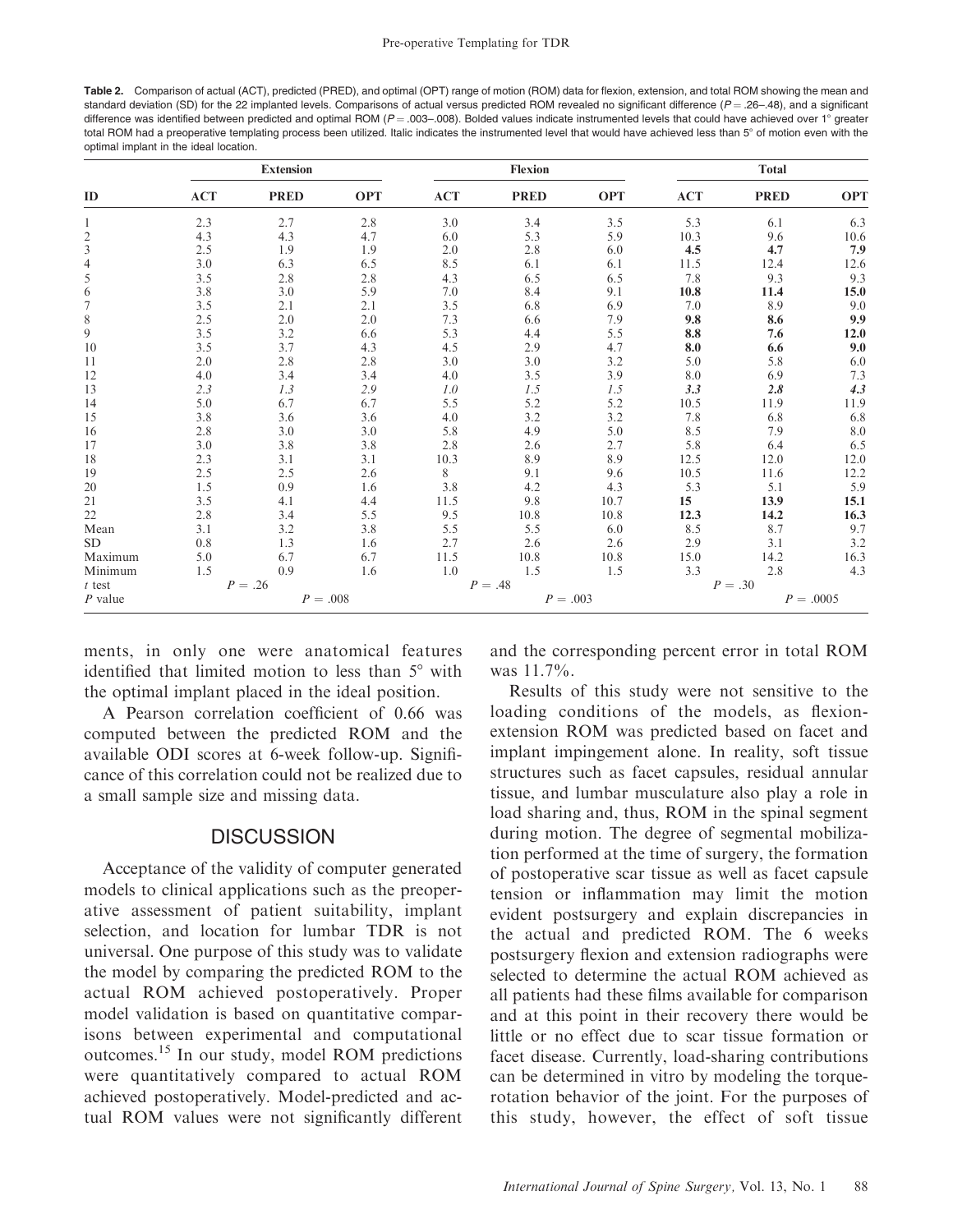

Figure 7. Facet geometry influences range of motion (ROM) in flexion. The smaller overall size of the vertebrae in combination with more coronally orientated and vertical facet joints in segment 13 is responsible for the small ROM achieved (left). On the contrary, the larger vertebrae, more sagittally orientated and rounded or flatter facet joints in the patient who received segment 14 resulted in a significantly higher ROM and was associated with better clinical outcome (right).

structures on load sharing and ROM were not studied, and only contact between the facets and components of the implant were considered as limiting factors of ROM. While lateral bending and axial rotations influence normal function of an instrumented segment, our prior work revealed that these motions are less dependent on implant position than the anatomical features of the motion segment itself. As a result, motion in these planes was not assessed in this study.

Others have suggested that more diligent and accurate screening methods could boost overall outcomes and persuade healthcare insurers to provide coverage for lumbar TDR. Siepe et al<sup>16</sup> expands upon prevailing exclusion criteria to suggest that patients with pre-existing degenerative facet joint arthropathies (FJA) should be advised against a TDR procedure.<sup>17,18</sup> Strube et al<sup>19</sup> cautions that overdistraction of the facet joint or excessive translation of the superior vertebra can accelerate FJA and lead to negative patient outcomes. Dreischarf et  $al^{20}$  reports that a more posterior placement of a fixed-axis implant, such as the ProDisc-L, increases ROM at the operated level, however, Rohlmann et  $al<sup>21</sup>$  reported that the most posterior implant placement does not guarantee maximum ROM, and optimal implant placement is patient-specific.

Results of the templating method in the current study elucidated how key anatomical differences influenced ROM. In practice, surgeons can assess facet angles with MRI and CT imaging. However, the facet angles' influence on ROM can be precisely determined with computer modeling and considering the relatively small ROM of a single functional spine unit, changes of a degree or two may be clinically significant. In the case of the implanted segment 13 in our series, a small vertebra with more coronally orientated facet joints and a facet angle of 140° resulted in limitation of the total ROM to less than  $5^\circ$  when the optimal implant was placed in the ideal location (Figure 7). This patient reported a postoperative ODI improvement of only 9 points. Conversely, Segment 14 achieved  $12^{\circ}$  total ROM and exhibited more sagittally orientated facets with a facet angle of 155°. This patient reported a postoperative ODI improvement of 19 points. While both patients improved, from their preoperative status we believe the clinical and functional outcomes are linked. Overall, had these implanted levels been preoperatively templated, ROM could have been improved by more than 10% in over half of the cohort  $(63\%)$  and by more than  $20\%$  in 5 cases.

While pre- and postoperative ODI scores were not available for all patients, segmental ROM was well correlated to the ODI scores available, supporting the findings reported by Huang<sup>9</sup> that indicated greater ROM is related to better patient outcomes, which we expect over time will also be associated with a reduced incidence of ASD.

This investigation is limited in several ways. First, the sample size is small, and 5 patients underwent 2 level TDR surgeries. However, the templated and optimal ROM calculated is not influenced by the presence of an adjacent level implant; therefore, we do not believe the inclusion of 2-level cases compromises the findings or conclusions of the study. The acquired data are also inherently limited by the resolution of the radiographs and available CT scans. Lastly, the retrospective study design carries the risk of projection bias and is generally considered a lower level of evidence than prospective study designs. A prospective study design would answer our follow-up and future research question which is, if we can determine the ideal implant size and location, can placement be achieved technically with available intraoperative imaging in the operating room, and does this lead to greater ROM achieved and improved clinical outcomes?

While previous groups have focused on clinical outcomes, ROM and reoperation rates compared to fusion procedures with larger cohorts of patients,  $4-9$ this study focused on the evaluation of postopera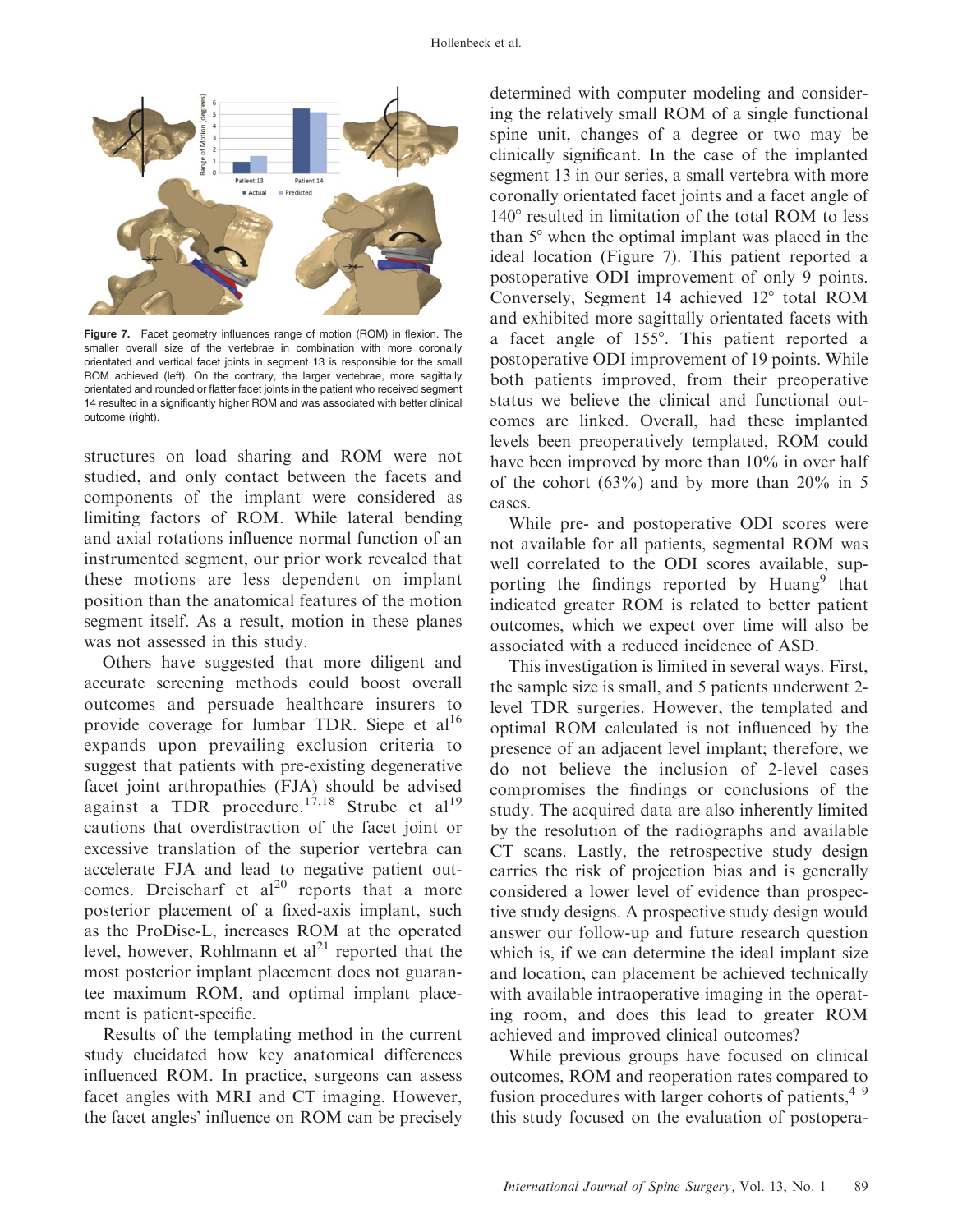tive ROM and the identification of anatomical features that influence the ROM achieved and potentially clinical outcomes. Our model enabled the identification of the optimal implant size and placement using computational techniques and those patients whose anatomical features were not compatible with the available implant geometries. Development of accurate, robust patient-specific FE models is time intensive, with approximately 50 explicit evaluations run to determine optimal implant size and position for each operative level. Thus, a cohort size of 22 implanted segments was considered sufficient to achieve the objectives of this study.

The utility and value of the templating method are built on the premise that increased ROM leads to more favorable patient outcomes, but it is important to note that excessive ROM may also contribute to negative outcomes. Capsular tensile forces and facet joint forces are dependent upon implant placement with more posterior positioned implants yielding larger facet joint loads. Misalignment or imbalance in the anterior-posterior implant position can transfer increased loads through the facet joints and accelerate FJA. Consideration of facet joint loads in the templating method may improve patient outcomes and reduce revision surgeries due to FJA. In addition, segments with smaller vertebrae or coronally orientated facet joints can achieve improved ROM by placing a smallest implant more posteriorly on the inferior vertebral endplate. However, the smaller footprint size will reduce endplate coverage, which may lead to increased risks of device migration and subsidence. Increased device ROM may also lead to increased wear and accelerated failure of the bearing surface. These are all factors that warrant further evaluation, and the correlation of the ROM achieved and identification of the optimal implant configuration and location will lead to greater understanding of when and how this technology should be used to maximize patient outcomes and function.

The templating method retrospectively demonstrated that the postoperative ROM achieved could have been improved in 86% of the cohort had the implant been selected and/or positioned differently. One case was identified where patient size and anatomy was considered to be unsuitable for this TDR implant based on the optimal achievable ROM. Patient-specific templating for lumbar TDR utilizing FE methods may be effective and has the potential to improve patient outcomes. This method is useful in matching patient anatomy to an implant with a fixed axis of rotation. As variation in patient anatomy, including vertebral size and facet orientation, influences ROM, implant manufacturers can also use this tool to modify key design features including implant size, instrumentation to optimize implant positioning, and bearing surface configuration to match a patient's anatomy to its optimal implant configuration.

Future work will focus on building the cohort of patients and to evaluate the differences between implants with a fixed axis of rotation to those with different bearing surfaces, geometries, and biomechanics to identify factors, both implant and patient related, that influence the outcome of TDR surgery.

## **REFERENCES**

1. Yoshihara H, Yoneoka D. National trends in the surgical treatment for lumbar degenerative disc disease: United States, 2000 to 2009. Spine J. 2015;15(2):265–271.

2. Zeilstra DJ, Miller LE, Block JE. Axial lumbar interbody fusion: a 6-year single-center experience. Clin Interv Aging. 2013;8:1063–1069.

3. Sears WR, Sergides IG, Kamemi N, Smith M, White GJ, Osburg B. Incidence and prevalence of surgery at segments adjacent to a previous posterior lumbar arthrodesis. Spine J. 2011;11(1):11–20.

4. Blumenthal S, McAfee PC, Guyer RD, et al. A prospective, randomized, multicenter food and drug administration investigational device exemptions study of lumbar total disc replacement with the CHARITE artificial disc versus lumbar fusion: part i: evaluation of clinical outcomes. Spine (Phila Pa 1976). 2005;30(14):1565–1575.

5. Guyer RD, McAfee PC, Banco RJ, et al. Prospective, randomized, multicenter Food and Drug Administration investigational device exemption study of lumbar total disc replacement with the CHARITE artificial disc versus lumbar fusion: five-year follow-up. Spine J. 2009;9(5):374–386.

6. Delamarter R, Zigler JE, Balderston RA, Cammisa FP, Goldstein JA, Spivak JM. Prospective, randomized, multicenter Food and Drug Administration investigational device exemption study of the ProDisc-L total disc replacement compared with circumferential arthrodesis for the treatment of two-level lumbar degenerative disc disease. J Bone Joint Surg Am. 2011;93(8):705–715.

7. Gornet MF, Burkus JK, Dryer RF, Peloza JH. Lumbar disc arthroplasty with MAVERICK disc versus stand-alone interbody fusion: a prospective, randomized, controlled, multicenter investigational device exemption trial. Spine (Phila Pa 1976). 2011;36(25):E1600-E1611.

8. Harrop JS, Youssef JA, Maltenfort M, et al. Lumbar adjacent segment degeneration and disease after arthrodesis and total disc arthroplasty. Spine (Phila Pa 1976). 2008;33(15):1701–1707.

9. Huang RC, Tropiano P, Marnay T, Girardi FP, Lim MR, Cammisa FP. Range of motion and adjacent level degeneration after lumbar total disc replacement. Spine J. 2006;6(3):242–247.